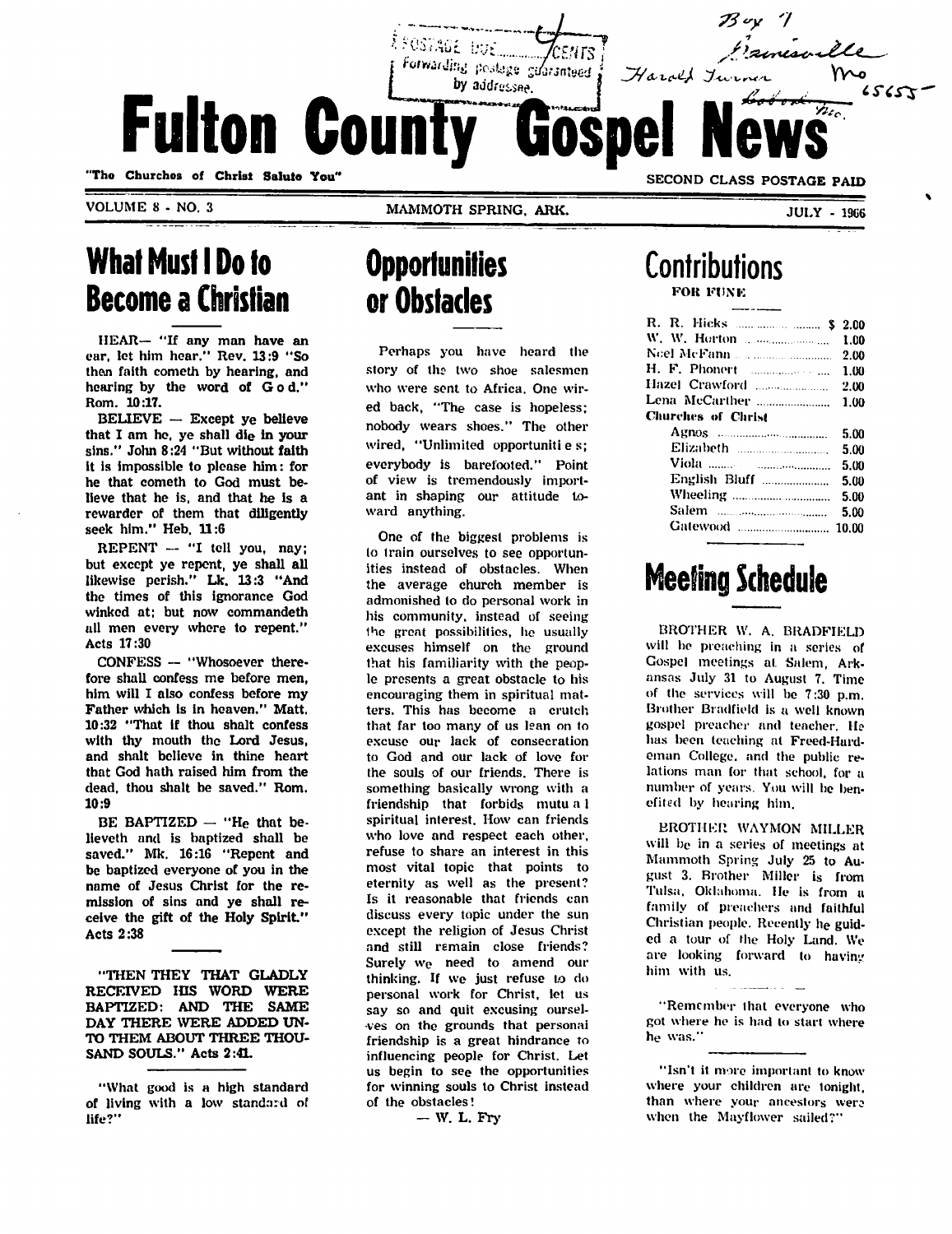### Fulton County Gospel News

#### PUBLISHED MONTHLY FREE SUBSCRIPTION

SECOND CLASS POSTAGE PAID MAMMOTH SPRING. ARK.

#### SUPPORTED BY:

CHURCHES OF CHRIST IN THIS AREA

EDITORS!

CLOVIS RAGSDALE RICHARD ENGLAND

# "Living Under Grace

There seems to be many problems in the church today because brethren cannot find a specific set of laws on just how everything is to be done. The Lord made clear what he wants us to go, but some times the how is not so clearly stated. It is sad but true, that con tentions and divisions exist be cause there is no specific laws telling exactly how a given thing is to be done. No doubt, such con tentions and divisions are the causes for many weak and strug gling brethren falling away.

Are we guilt yof closing our eyes to the subject of grace, and to the<br>liberty wherein Christ has made liberty wherein Christ has made us free? In Romans 6:14 Paul wrote, "For sin shall not have do minion over you; for ye are not under the law, but under grace". What does Paul mean by saying.<br>"ye are not under the law but un-"ye are not under the law but un der grace"? Does he mean that we have no law to direct us? From Acts 1:2 we learn that after Jes us went back to the Father, he gave commandments through the Holy Spirit unto the apostles. Com-Holy Spirit unto the apostles. Com mandments suggests law, there fore, we do have a law by which we are to live. What then does it mean to live under grace?

Grace activates obedience, not from the standpoint of law, but from the standpoint of love. Sure ly the Lord doesn't want us t o obey him just because there is a law that commands a given thing to be done. Preachers are guilty of causing members of the Lord's body to obey the Lord from a sense of duty. Let us consider a few such things.

Why do we partake of the Lord's supper? Many would answer be cause Jesus command us to do it, but did he? Is the statement, "do this in remembrance of me" a command to be obeyed? Surely Jesus wants us to do this showing our remembrance of him, but not because it is a duty. To those who love the Lord, there is no law that compelis them to do this. Jesus does not want us to be compelled<br>by law to sit at his table and comby law to sit at his table and com mune witli him. Those truly born again, desire to do this, because they desire to do what Jesus wants them to. To make this feast a law is to destroy it's real spiritual significance.

Why do we give? Many would also say this is a command to be obeyed. If this were a law the Lord would have been more specific about it. The Lord isn't after our money, he only wants us, and when he gets us then there will be no problem about the support of the church. In Acts 4:34 we learn where as many as were possessors of land or houses sold them, and brought the prices of the things to the apostles. Why did they do this, because it was commanded? Grace activated them to do this. To Ananias in Acts 5:4 Pete said, "Whiles it remained, was it not thine own?" He was not compell ed to give the price of his land, nor even a part of it. Why did those of Macedonia give even<br>though they were in poverty? Was though they were in poverty? Was it because Paul had commanded them to? In 2 Cor. 8:4 Paul said they prayed them with much intreaty to take the gift, in other words they begged them to lake it, and the reason is stated in verse 5, they first gave themsel ves to the Lord. The Lord Doesn't

## Fear and Love

Perhaps the two most powerful emotions of life are fear and love. People will do more from fear Ihan from anything else except love. In any contest between love and fear, love always wins.

1 once read a story about the in ternationally famous French ac tress, Sarah Bernhardt, who was considered one of the greatest ac tresses of another generali o n. When she was a child she was in volved in an accident which made her pathologically afraid of fire. Yet one evening on returning to her apartment, she was shocked to find the place surrounded by firemen and police. Smoke filled (Continued on page 3)

want a gift offered grudgingly or of necessity, but a gift offered gladly and cheerfully. Law would cause many to give grudgingly be cause law suggests necessity.

Why do we help the widows, or phans and the needy? Do you do this because you fear if you don't do it you will be lost? This is not law, but it is something the Lord wants us to do, and those who love the Lord will also love to help the needy. James tells us that it is true religion. Paul tells us in Gal. IS :2 that it fulfills the law of Christ, but what law? In Gal. 5:14 "For all the law is fulfilled in one word, even in this; Thou shalt love thy neighbor as thyself". When God's love dwells in our hearts it moti vates us to respond with compas sion to the needy.

To those who live under grace, there is no sense of a law to compel! them to do what Jesus wants them to, no law except love. Far I jo many brethren are trying to bind laws upon the church which Christ does not want, laws about keeping and observing the Lord's supper, laws about how much to give and what can be done with the gift, laws about how to help the needy, and who the needy are wo can help, all such laws are foreign to the teachings of Jesus and his apostles.

Harold Turner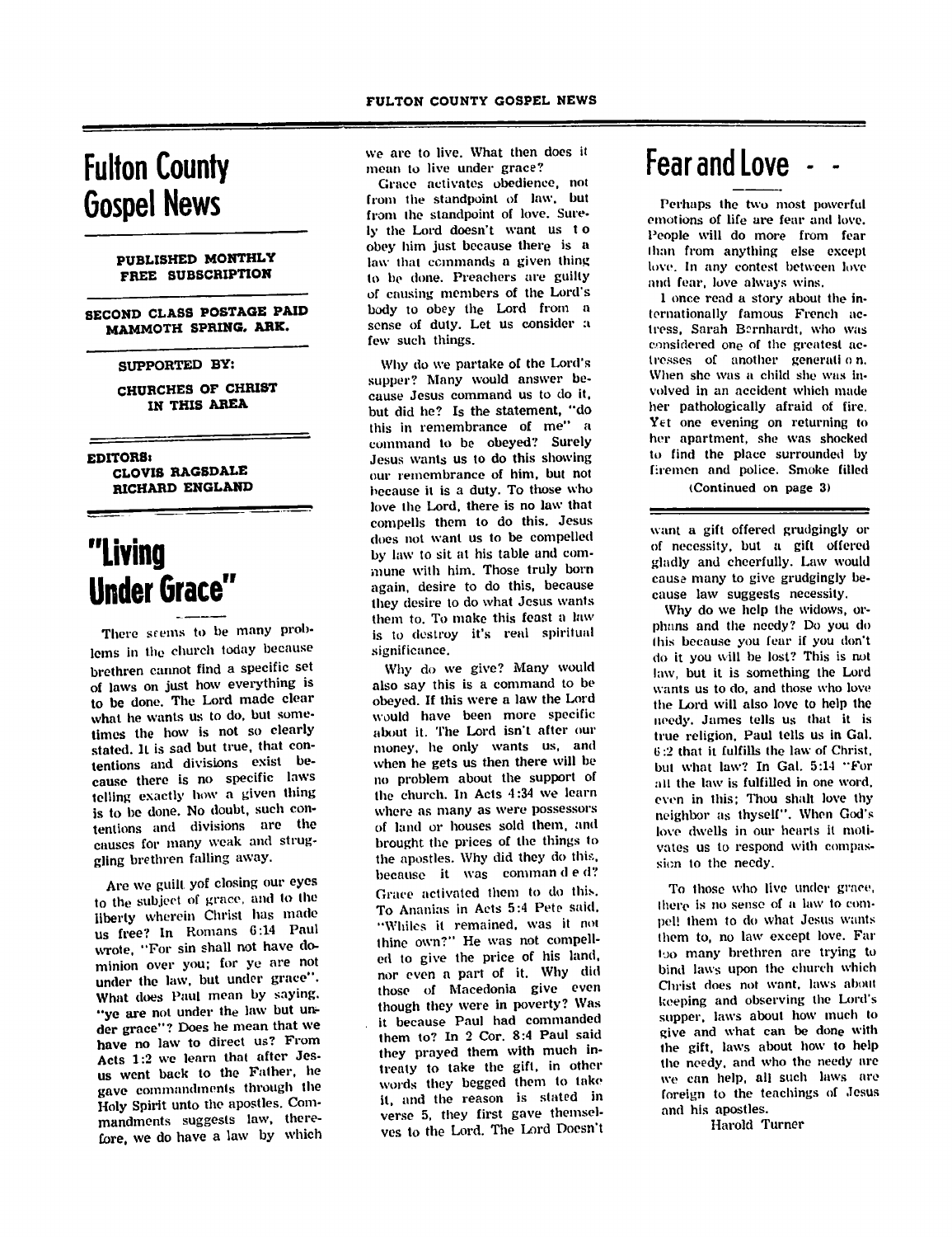many windows and guards block ed the entrance to the building. Frantically she began to ask if anyone had brought her baby out of the apartment. No one had. Tearing away from police and firemen, she rushed into the build ing and raced up the stairs. For tunately she was able to reach her apartment and rescue the baby.

It was not until she was satety on the street again, and helping hands had taken the unharmed baby from her arms, that Sarah Bernhardt remembered how much she was afraid of fire and fainted.

The Bible tells us that "perfect love casts out fear." Love is the strongest of the two emotions. When we are moved to act out of fear it is a good sign that not enough love is present.

Love will take away the fear of the future. What the future holds no one knows. That it points into dark valleys we can easily see if we are governed by fear. But what we forget is that there is a light stronger than any darkness. Since God is light we need not walk in darkness. David said the word of God was a lamp for his feed and a light for his pathway. Surely the future, if there be a future, can not hold more darkness th a n saints have witnessed in the past. They were able to cast a light around them regardless of where they were forced to walk. If God be for us who can be against us? Surely we do not entertain any fears concerning the power of God nor of the fact that he loves us. If our love for God is strong enough it will cast out fear.

Love will cast out fear of failure. This does not mean that love will guarantee success in every under taking. It does mean that God will not hold us responsible for what we are unable to do. God does not demand that we succeed in every undertaking. He only asks that we do our best. If we fail because we have not given our best we have reason to fear, but here again we see a lack of love. No one really fails when he gives his best to God because what we sometimes call failure is success to our Father. The outcome is his responsibility. Our task is to do our best in his

service and God will count onr ef forts as being successful.

Love will cast our fear of want. "The Lord is my sheperd. I shall not want" was the language of David. Jesus put it another way. He said that God clothes tho lily, feeds the sparrow, but loves us more than he loves lily or spar row. Therefore he said we should not fear what shall be on the mor row. He sa diwe should not be anx ious concerning things. His con clusion was "Seek first the kingdon of God and all these things will be added."

No one ever walked on the earth who had more fear than did Jes us. He had few friends but many enemies. Even his friends did not understand him. In his most try ing hour lie had to tread the wine press alone. But he walked in the world without fear because he walked with a heart filled with love.

Yes, love is stronger than fear. Fear hath torment. Then w e should be busy learning of love.

—Cleon Lyles

#### No Middle Ground CLOVTS RAGSDALE

It is a fact that the Ostrich, an African bird of great size, will hide its head in the sand when it comes face to face with danger. Many are slain because they re fuse to take mans to protect them selves.

A parallel can be seen in the lives of some people, who believe in God, yet pass up all opportuni ties to become a christian and die outside of christ. Many believe that if one will live a good moral life it is not necessary to become a Christian and attend church. They create a middle ground, they claim to be neither saints nor sinners. They argue their case with the assertion that God is too good to send one to hell if he is a good moral person and that the church is not really necessary. Besides, they are better than many church members anyway.

This attitude is a product of hu man reasoning. The Bible contra dicts this thinking in verse after

verse. First. Isaiah said in the long ago. "for my thought are not your thoughts, neither are your ways my ways, saith tho Lord. For as Ihe heavens are higher than (he earth, so are my ways higher than your ways, and my thoughts than your thoughts. "Many cannot put himself on a par with God. He docs so when he invents for him self a way to gain Heaven without complying with the way outlined in the Bible.

Christ said in Matt. 7:21, "not every one that sailh unto me Lord. Lord, shall enter into the king dom of heaven, but he that doeth the will of my Father which is in heaven."

It is God's will that all men believe, John 8:24. That all men re pent, Acts 17:30. That all men con fess. Matt. 10:32, and that men be baptized, Mark 16:16, Acts 2:38. Further, it is God's will that men be faithful Christians until death. Rev. 2:10. God, who cannot lie, lias promised to save those who comply with the above mention ed. To save others would make God a respector of persons. Acts 10:14 states that Godjs no respec tor of persons.

In 2 Thes. 1:8 it is stated that Christ is going lo come back and take vengence on them that know not God and obey not the Gospel. If we are to escape the vengence of the Lord, then we must obey Ihe gospel. We cannot obey the gospel without believing, repent ing, confessing, and being baptiz ed. In Acts 2:47, Ihe people who did this were added to the church.

If ihe church is not necessary for salvation, then Christ died unnecessarily. God made Hie blund er of tho ages by sending his son lo earth lo die the death of the cross. Surely no one would believe this.

A close study of th? Bible r? veals that it teaches man has only two choices in the spiritual realm. To serve Satan or to serve Christ. If we expect to go lo heaven then we must serve Christ. To serve him wo must become a Christian. This is a Bible truth that man cannot escape. If we refuse to face this fact then we are like the Os trich.